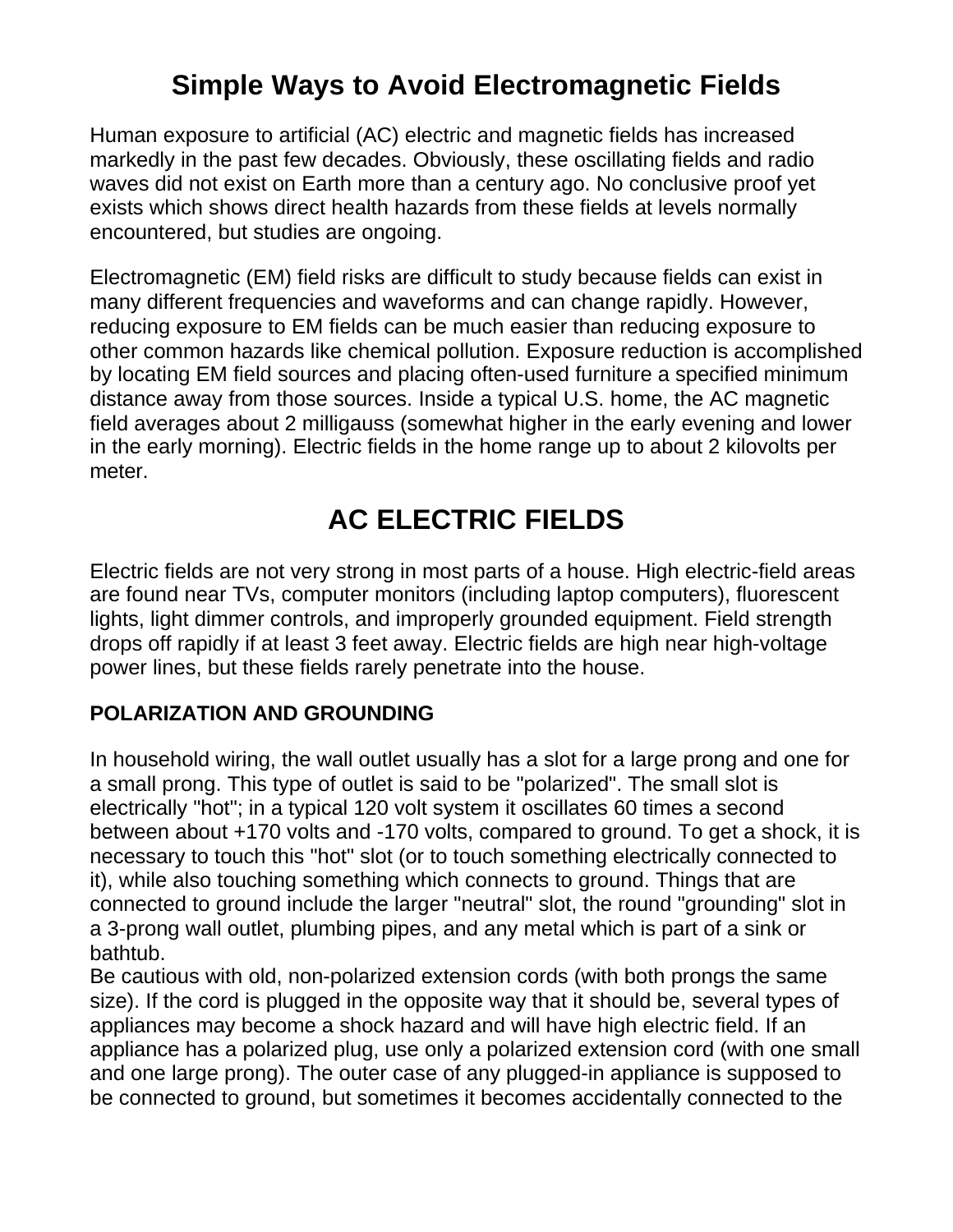electrical "hot" if the polarized plug is inserted upside down. Because of the possibility of this improper grounding, you should never touch a plugged-in appliance while taking a bath, or while touching the metal of a sink or the water stream in a sink. Also, plug-in appliances should not be allowed to get wet, because water makes it more likely that the outer case will become at least weakly connected to electrical "hot".

Besides being a shock hazard, an improperly grounded appliance produces AC electric fields, which creates currents in your body by proximity, even if you are not touching the appliance. You can sometimes detect improper grounding by lightly sliding a fingertip across the surface using very little pressure. You will usually feel a weak vibration if the surface is "hot". You can also use an AC voltmeter (connected between a known ground and the appliance case) or an AC electric field meter (like the TriField Meter) to determine if the case is hot.

### **SHIELDING ELECTRIC FIELDS**

Shielding strong electrical fields can be done by using any type of conductive sheet material, such as aluminum window screen,in front of an indoor appliance. The shield should be connected to electrical ground for maximum efficiency.

# **AC MAGNETIC FIELDS**

Magnetic fields are much more common in the home than are electric fields. They don't represent a shock hazard, but, like electric fields, they produce current in the body. Any wire that carries an AC electrical current produces magnetic fields. However, two wires are required to carry power to an appliance, and if the two wires are bundled parallel and very close together, the magnetic field from one will exactly cancel the field from the other. Thus, an extension cord rarely produces much magnetic field.

### **MAGNETIC FIELD SOURCES**

The main sources of AC magnetic fields in a home are transformers, motorized equipment, sloppy wiring inside the house walls, excess current carried by plumbing, and powerlines or underground power cables. Running cars have a strong AC magnetic field especially nearest the front floorboard, even though the system is classified as "DC". Commercial aircraft also have a strong field inside. The fields in cars and aircraft oscillate faster than the 60 times per second typical of household AC power. Wall outlets generally produce no magnetic fields. Any piece of electronic equipment that plugs into the wall, such as a clock radio or answering machine, will have a transformer.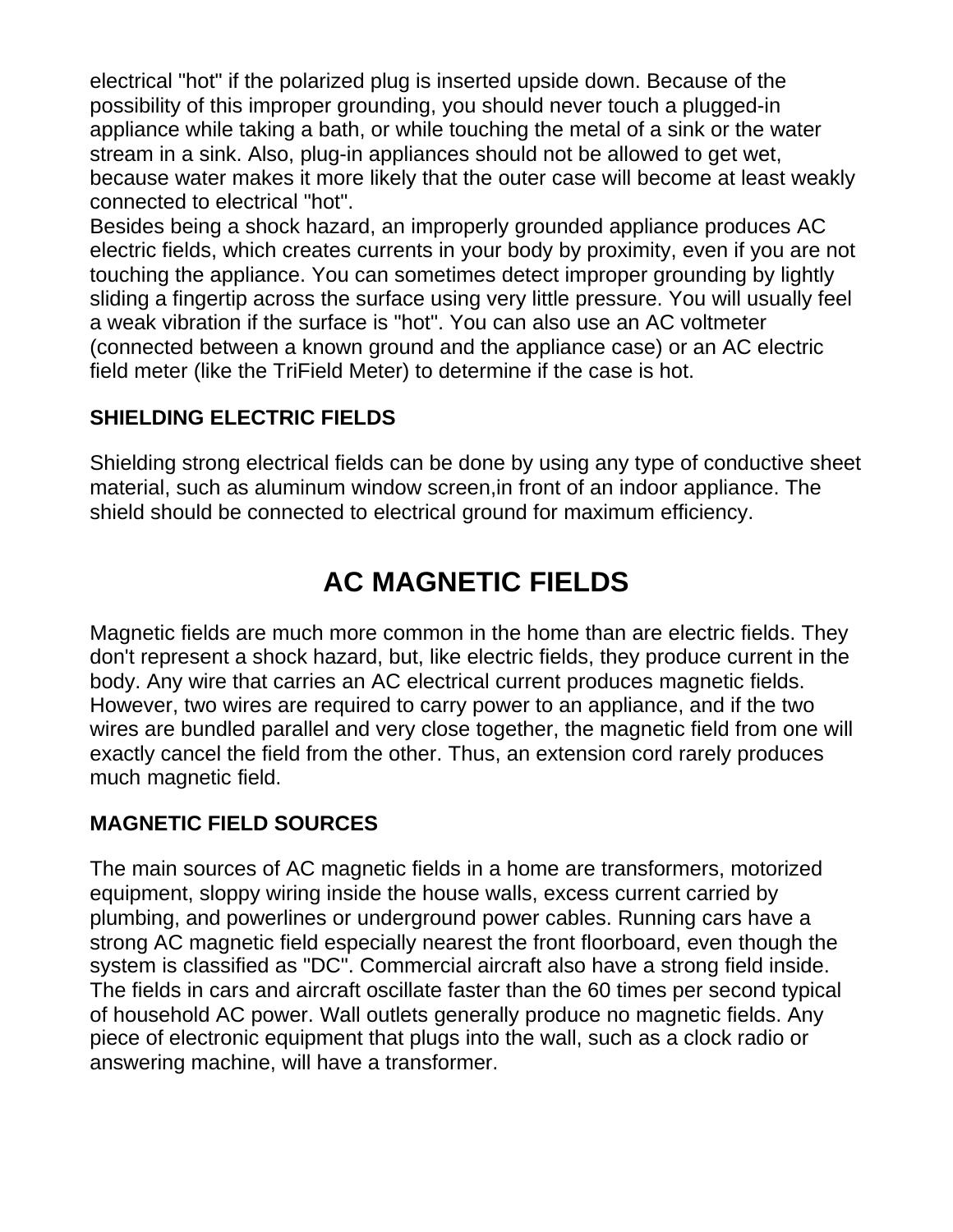#### **TRANSFORMERS AND MOTORS**

This transformer either plugs directly into the wall ("AC adapter"), or is built inside the equipment. The magnetic field is strong up to three feet from this transformer, whenever the power cord or AC adapter is plugged in. This field exists even if the appliance is not turned on, or even if the adapter is not connected. In other words, if an electronic device uses an AC adapter, to avoid high field you should stay three feet away from the adapter, but you need not avoid the electronic device itself. However, if the device has an internal AC adapter and a plain power cord, stay three feet away from the device itself, whenever the cord is plugged in. Microwave ovens also have a large transformer built in, but they emit magnetic field only while cooking. Ordinary incandescent light bulbs (and electric blankets manufactured since 1992) produce very little magnetic field. However, highintensity "halogen" desk lamps and floor lamps have a large 12-volt transformer built into their bases and usually produce a strong field up to three feet away. Fluorescent lights use a smaller transformer and usually have little magnetic field past three feet so they are not a field source unless the light is used in close quarters.

Motorized equipment also produces strong magnetic fields. Generally speaking; the higher the power, the stronger the field. The field is low when you're at least three feet away from vacuum cleaners, motorized alarm clocks, and electric can openers; six feet from washing machines and furnace motors; and 18 inches from electric razors, hairdryers, and battery-powered motorized equipment.

#### **NON-LOCALIZED MAGNETIC FIELDS**

Non-localized magnetic fields are harder to avoid than the limited fields from appliances. Occasionally a nearby power line will produce this type of field. More often, it is caused by household plumbing carrying current. This situation is more likely to occur when the cold water pipe enters the opposite side of the building from the power line connection. Safety codes require that the indoor plumbing be connected to the neutral wire of the power line. This can result in current flow. A plumber can reduce magnetic field which results from this situation by installing a "non-conductive coupling" on the cold water pipe just outside the building. In some older homes the hot and neutral power wires are not bundled closely together, but form a large loop with a gap between them. This creates a magnetic field that exists only when certain appliances are on, even if those appliances themselves are low-field. This can usually be corrected by using an extension cord to change to a different wall outlet, so that the current is carried through a different part of the in-wall wiring. Non-localized fields due to household wiring are usually highest in the room next to where the power line connects or where there is a circuit breaker box.